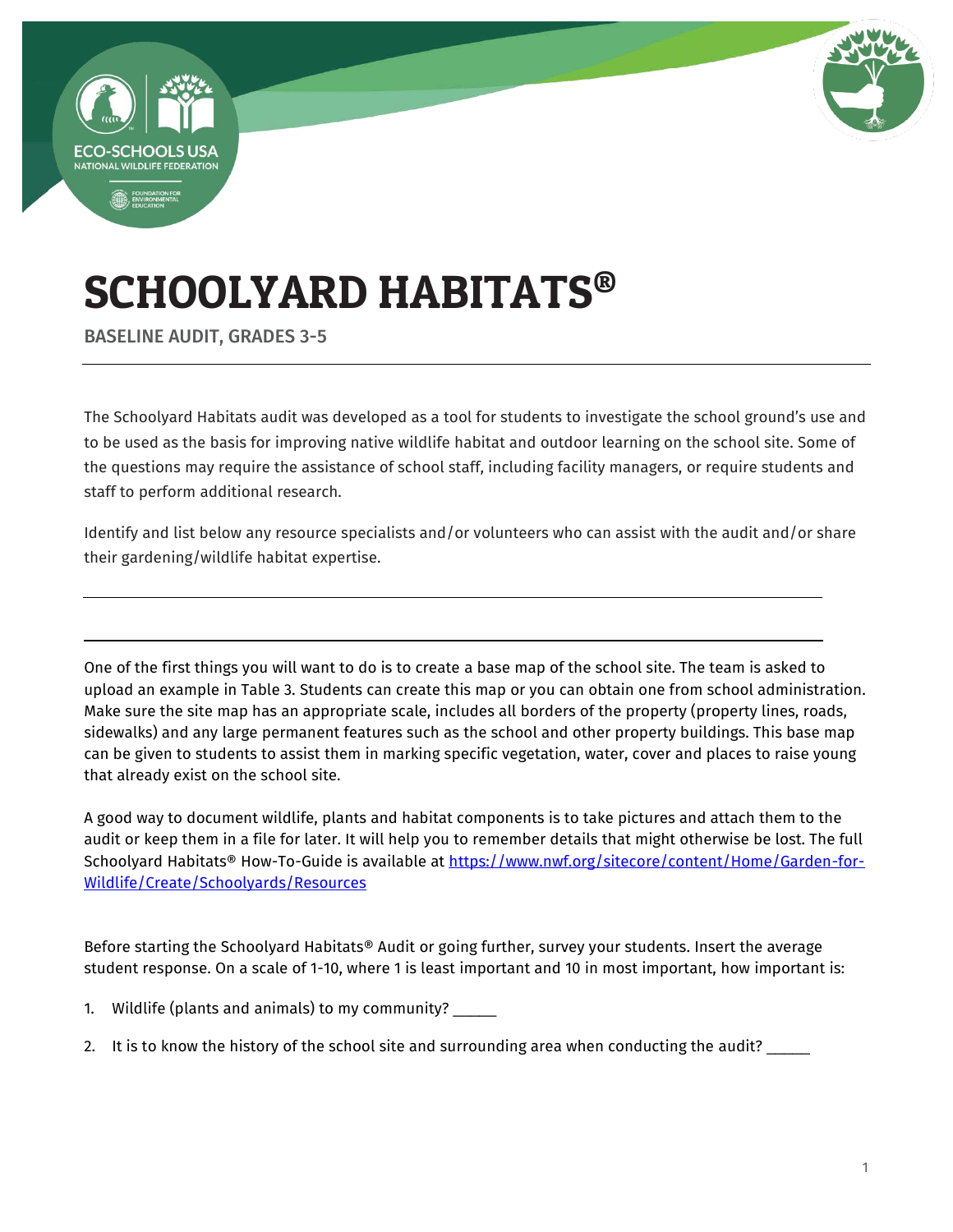

BASELINE AUDIT, GRADES 3-5



### TABLE 1. SITE HISTORY

Knowing the site's history is an important part in the planning of the site's future. For example, if the site is located near an industrial center, soils may contain residues of chemicals generated by the adjacent industry. Generate a list of questions about the site and a list of people you think might be able to help you answer them. Some suggestions are provided below.

| 1. | What year was the site developed?                                                           |  |
|----|---------------------------------------------------------------------------------------------|--|
| 2. | What type of ecosystem was here before<br>the school was built?                             |  |
| 3. | In the past, were any industrial centers<br>near or on the school site? If yes,<br>explain. |  |
|    | 4. What is the cultural history of the school<br>site?                                      |  |

**Who Can Help**? Long-time town residents • Historical Society • Principal • Local farmer • Local Businesspeople • Long-time teacher • Librarian • County Planning Office • Conservation District staff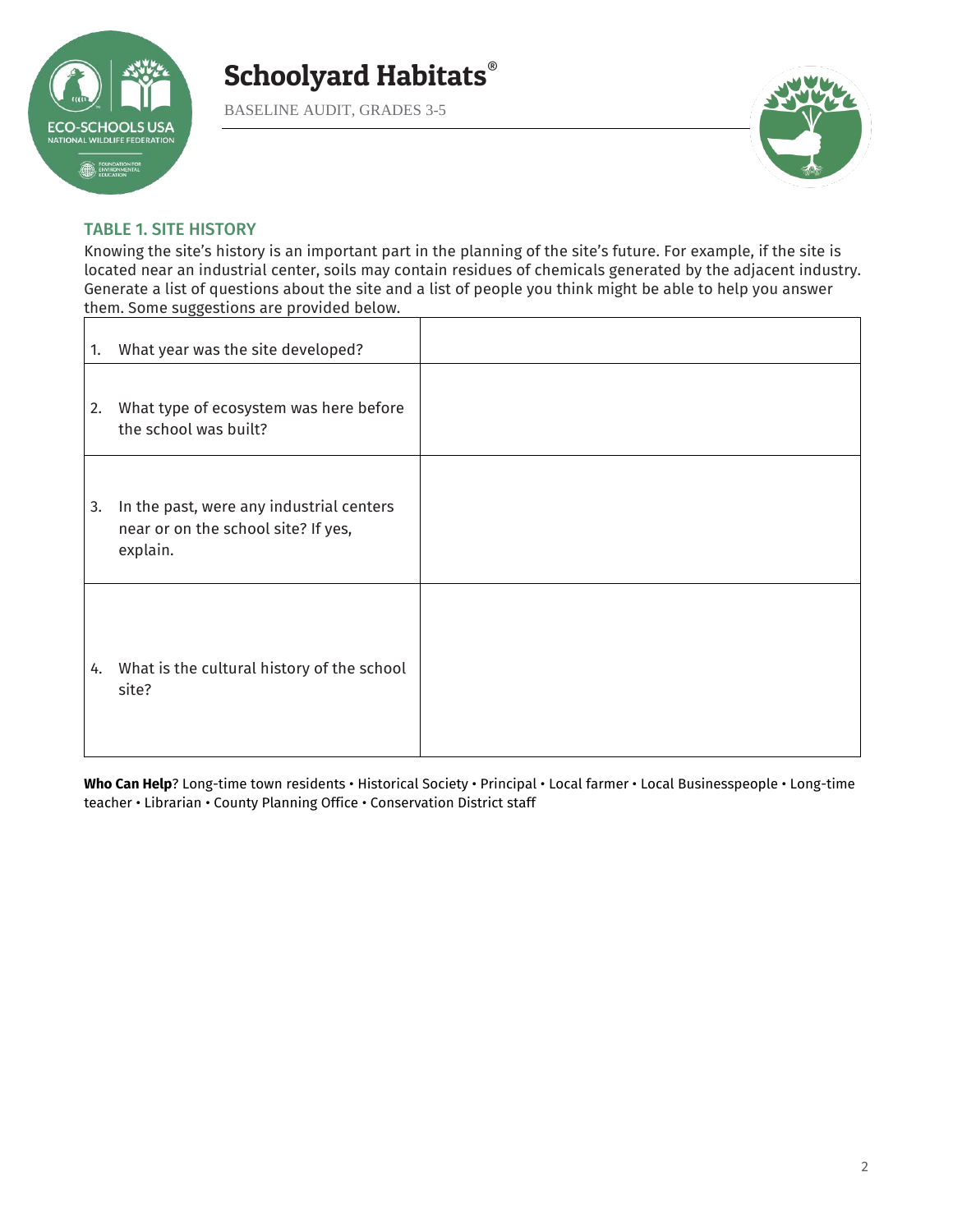

BASELINE AUDIT, GRADES 3-5



### TABLE 2. DEFINING THE STUDY SITE

| 1. | What are the GPS coordinates for the study site? Use<br>your smart phone's GPS or go to:                                          | Latitude N                                                     |
|----|-----------------------------------------------------------------------------------------------------------------------------------|----------------------------------------------------------------|
|    | http://www.whatsmygps.com/ to find the site's<br>coordinates.                                                                     |                                                                |
| 2. | In what watershed is the study site located?<br>https://cfpub.epa.gov/surf/locate/index.cfm                                       |                                                                |
| 3. | What are the land use types surround the study site?<br>Check all that apply.                                                     | Residential<br>Commercial<br>Undeveloped land<br>Park<br>Other |
| 4. | Is the school a National Wildlife Federation Certified<br>Schoolyard Habitat®?                                                    | Yes<br><b>No</b><br>Unsure                                     |
| 5. | Are the school grounds certified or maintained<br>through another local, state or national program or<br>citizen science project? | <b>No</b><br>Unsure<br><b>Yes</b>                              |
| 6. | How many square feet of wildlife habitat does the<br>school currently maintain?                                                   | ft <sup>2</sup>                                                |
| 7. | What is the average number of minutes students<br>spend in the garden or outdoor learning space each<br>week?                     | minutes                                                        |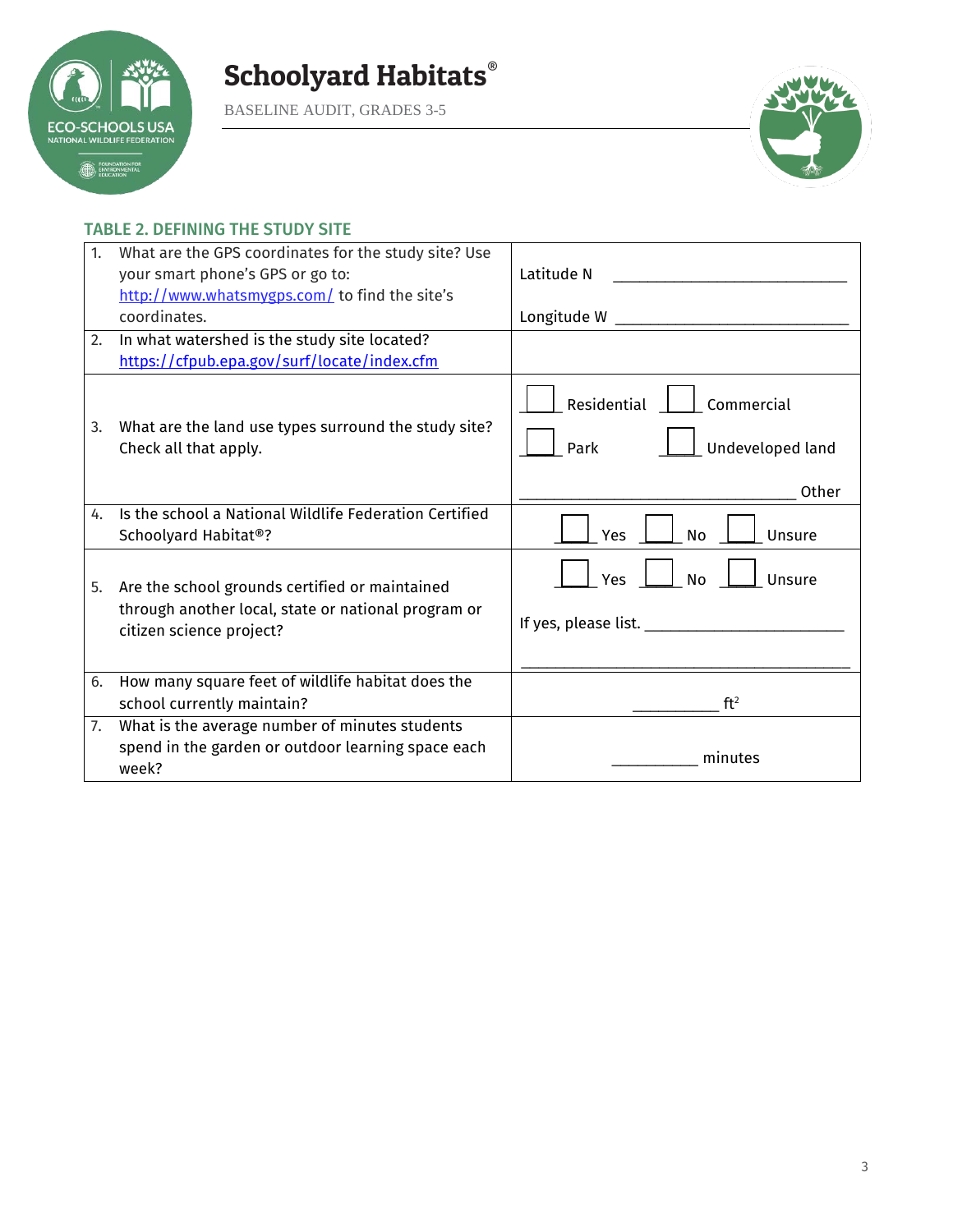

BASELINE AUDIT, GRADES 3-5



### TABLE 3. LANDSCAPE

As a team/class activity, have students draw an aerial map of the school grounds and denote the following. Choose one student or team map and insert as a .jpg or .png image file below.

|    | School building                                                               |    | Man-made structures other than<br>the school building |    | 3. Location of hills valleys<br>and slopes |
|----|-------------------------------------------------------------------------------|----|-------------------------------------------------------|----|--------------------------------------------|
| 4. | Rainfall or sprinkler run-off<br>paths and low lying areas that<br>hold water | 5. | Sprinkler systems, storm drains,<br>or sewer markers  | 6. | Existing natural areas                     |
|    | Trees                                                                         | 8. | Wind breaks                                           | 9. | Hours of direct<br>sunlight/full shade     |
|    | 10. Natural and man-made<br>walkways                                          |    | 11. Cardinal directions                               |    | 12. Key                                    |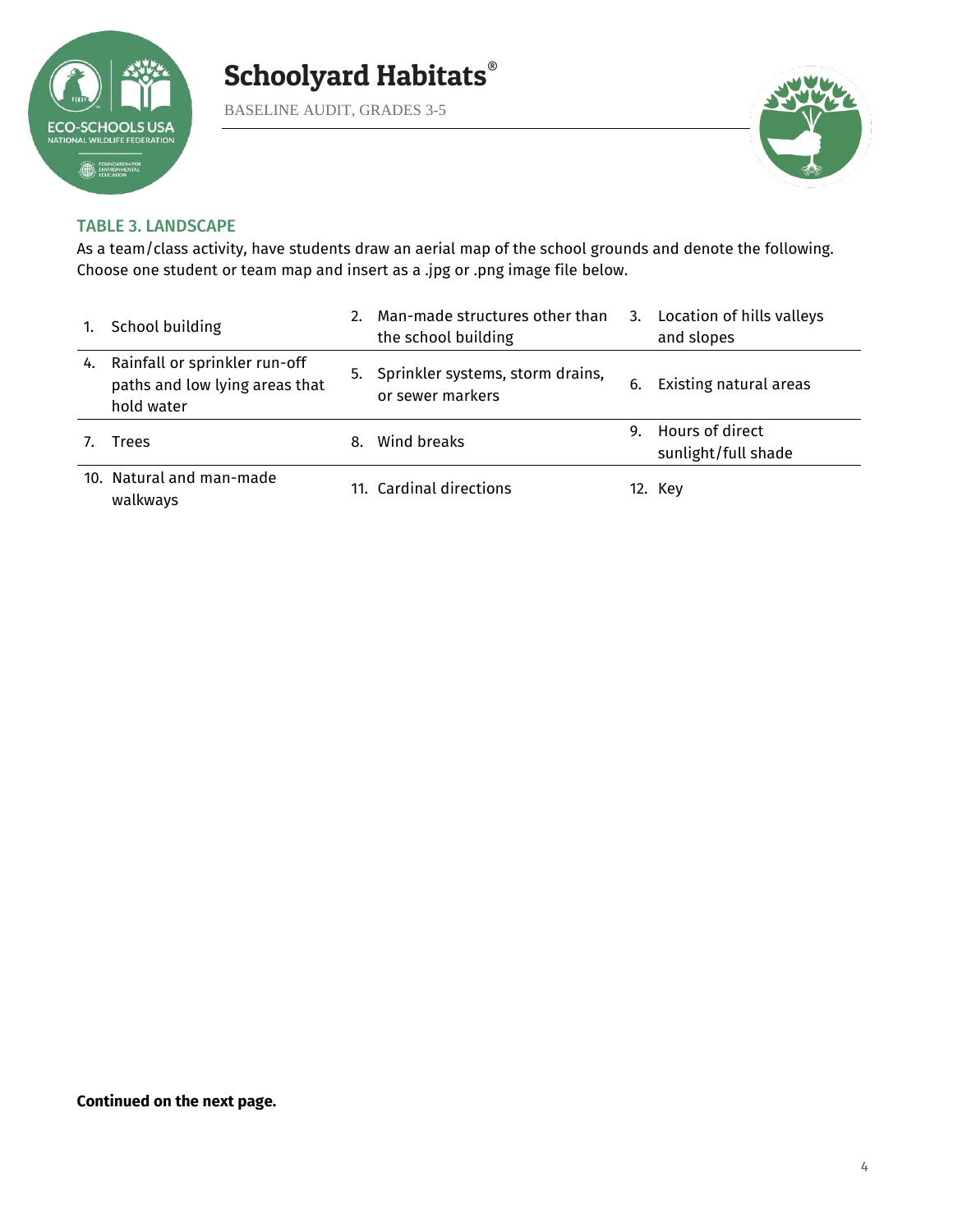

 $\Gamma$ 

# Schoolyard Habitats®

BASELINE AUDIT, GRADES 3-5



### **Think about the following questions as you summarize the information in Table 3.**

- 1. How does the shape of the site affect habitat plans?
- 2. What are the landscape features you can change? Not change?
- 3. What are the cause and effect impacts of making or not making changes?

### TABLE 4. TEMPERATURE AND PRECIPITATION

| 1. | For today's date, collect the weather data listed to the right.<br>Use your local weather website, application or use the<br>following:<br>http://www.weatherbase.com/weather/state.php3?c=US<br>www.weather.com | Temperature in degrees<br><b>Fahrenheit and Celsius</b><br>Precipitation in inches and<br>centimeters |
|----|------------------------------------------------------------------------------------------------------------------------------------------------------------------------------------------------------------------|-------------------------------------------------------------------------------------------------------|
| 2. | In what season is data being collected?                                                                                                                                                                          | Summer<br>Fall<br>Spring<br>Winter                                                                    |
| 3. | In what plant hardiness zone does the school reside?                                                                                                                                                             |                                                                                                       |
|    | https://planthardiness.ars.usda.gov/PHZMWeb/                                                                                                                                                                     |                                                                                                       |
| 4. | What are the average annual minimum winter                                                                                                                                                                       |                                                                                                       |
|    | temperatures for this zone?                                                                                                                                                                                      | $^{\circ}$ F  <br>$^{\circ}$ C                                                                        |
| 5. | What is the average annual rainfall?                                                                                                                                                                             |                                                                                                       |
|    | https://www.usclimatedata.com/                                                                                                                                                                                   | inches<br>cm                                                                                          |

 $\mathbf{I}$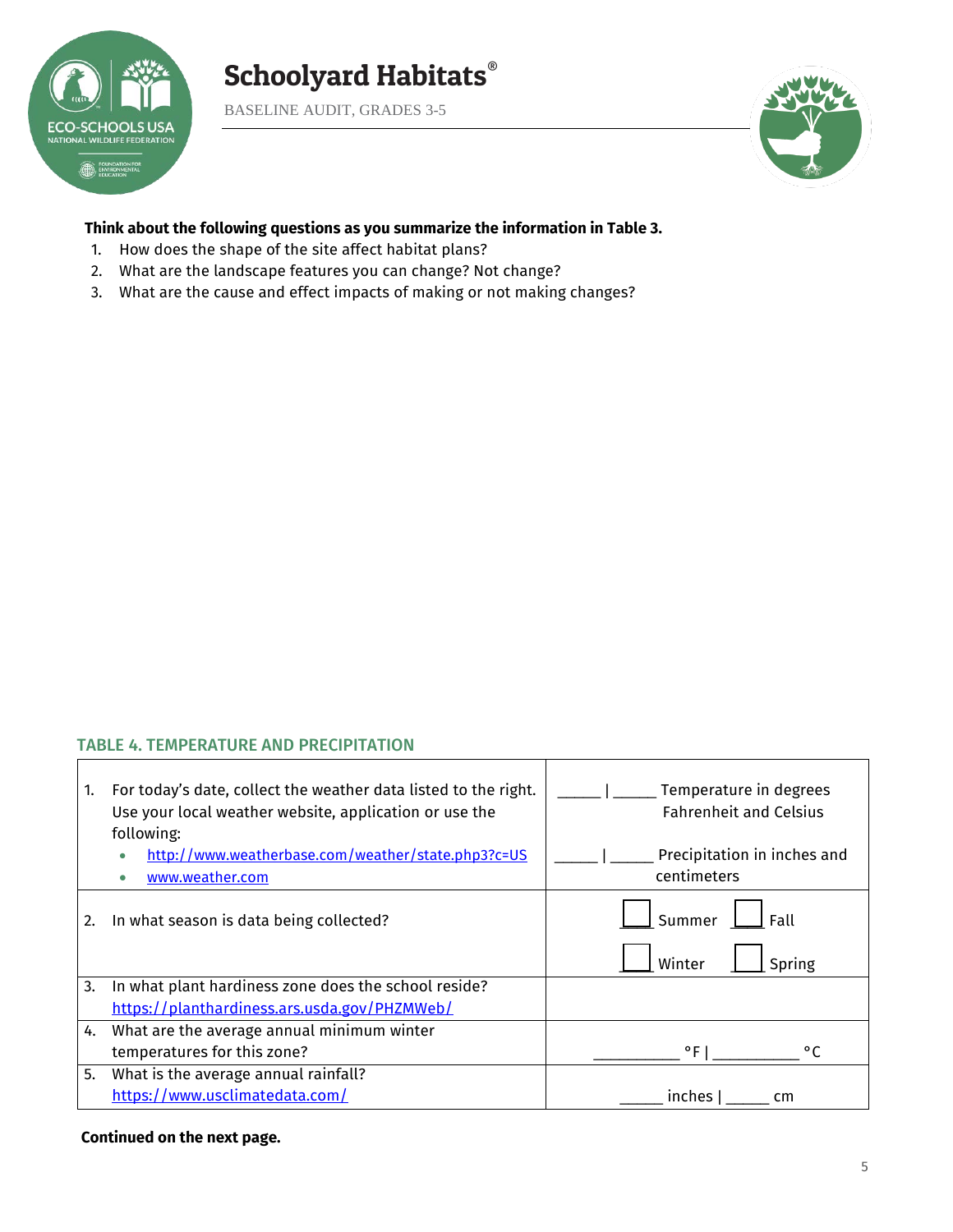

BASELINE AUDIT, GRADES 3-5



#### **Think about the following questions as you summarize the data in Table 4.**

- 1. What might the weather be like when the post-action audit is conducted? Consider setting a date for the post-action audit now.
- 2. How do changes in weather impact plants and animal behavior?
- 3. How does severe weather impact plants and animals?
- 4. What are some actions the team/class can take to protect wildlife from significant weather events? Use this information to inform the Eco-Action Plan.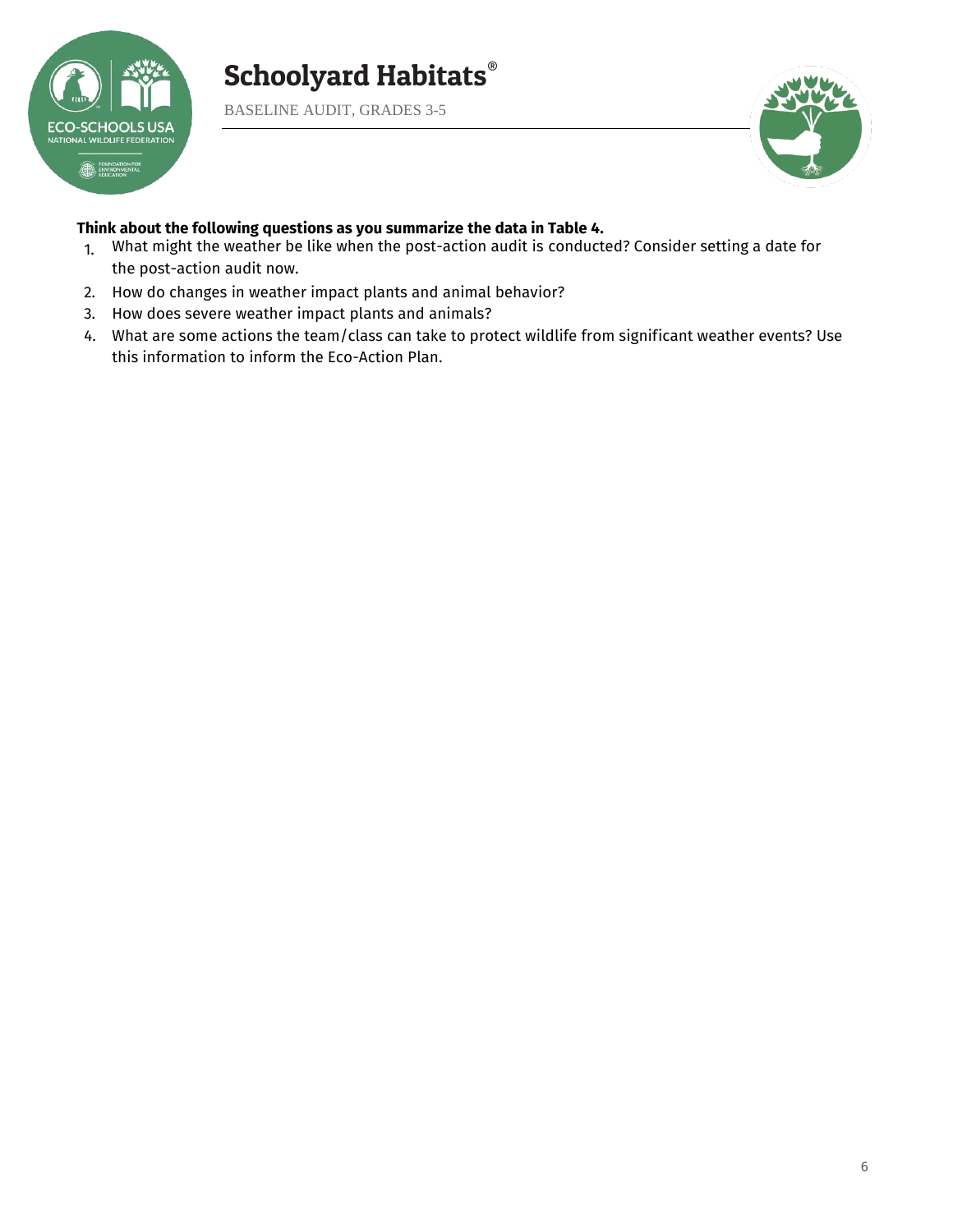

BASELINE AUDIT, GRADES 3-5



**TABLES 5 and 6**. Consider contacting a habitat steward, parks department, college or university, or local gardening/native plants non-profit. Their involvement is a great way to connect to the community, inspire students, demonstrate career possibilities and share resource expertise.

Invite parents and community members to participate in the auditing process. Students can take on the role of educator by working with volunteers on citizen science. This experience is a great way to build community.

#### TABLE 5. SOIL QUALTIY

| Soil Temperature<br>1.                                  |                          | 2. Soil pH                                              |                                                      |
|---------------------------------------------------------|--------------------------|---------------------------------------------------------|------------------------------------------------------|
| Test 1 ________ $\circ$ F ________ $\circ$ C            |                          |                                                         | Test 1______ pH level                                |
| Test 2 _______ $\circ$ F _______ $\circ$ C              |                          |                                                         | Test $2 \_\_\_$ pH level                             |
| Test 3 _______ $\circ$ F _______ $\circ$ C              |                          |                                                         | Test 3 ______ pH level                               |
|                                                         |                          |                                                         | ○Acidic ●Neutral ●Basic                              |
| Nitrogen (optional)<br>3.                               | 4. Phosphorus (optional) |                                                         | $\overline{5.}$ Potassium (optional)                 |
| Test 1 $\bigcirc$ low $\bigcirc$ medium $\bigcirc$ high |                          | Test 1 $\bigcap$ low $\bigcap$ medium $\bigcap$ high    | Test 1 $\bigcap$ low $\bigcap$ medium $\bigcap$ high |
| Test 2 $\bigcirc$ low $\bigcirc$ medium $\bigcirc$ high |                          | Test 2 $\bigcirc$ low $\bigcirc$ medium $\bigcirc$ high | Test 2 $\bigcap$ low $\bigcap$ medium $\bigcap$ high |
| Test 3 $\bigcirc$ low $\bigcirc$ medium $\bigcirc$ high |                          | Test 3 $\bigcirc$ low $\bigcirc$ medium $\bigcirc$ high | Test 3 $\bigcap$ low $\bigcap$ medium $\bigcap$ high |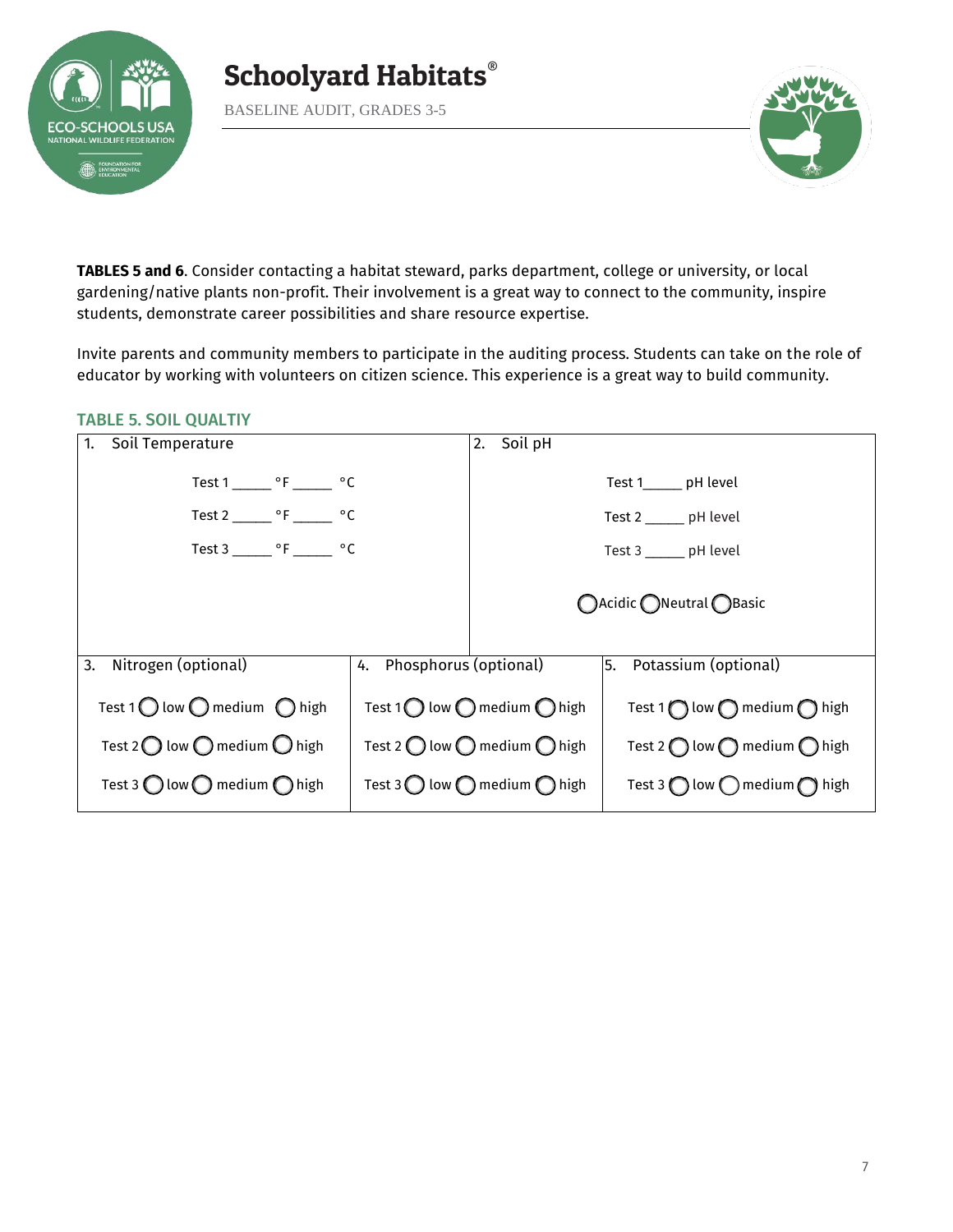

BASELINE AUDIT, GRADES 3-5



### TABLE 6. WATER QUALITY (OPTIONAL-CONDUCT IF APPLICABLE)

| n. | <b>Water Temperature</b>                                                                                                                                                       | 2. | Water pH                                                 |
|----|--------------------------------------------------------------------------------------------------------------------------------------------------------------------------------|----|----------------------------------------------------------|
|    | Test 1 _______ °F _______ °C                                                                                                                                                   |    | Test 1_______ pH level                                   |
|    | Test 2 _______ $\circ$ F ______ $\circ$ C                                                                                                                                      |    | Test 2 ______ pH level                                   |
|    | Test $3 \_ {\_}$ °F $\_$ °C                                                                                                                                                    |    | Test 3 _______ pH level                                  |
|    |                                                                                                                                                                                |    | ○ Acidic ● Neutral ● Basic                               |
| 3. | Dissolved Oxygen                                                                                                                                                               | 4. | <b>Nitrates</b>                                          |
|    | Test 1 ______ ppm (parts/million)                                                                                                                                              |    | Test $1$ _______ ppm (NO <sub>3</sub> parts/million)     |
|    | Test $2 \_\_\_$ ppm (parts/million)                                                                                                                                            |    | Test 2 ______ ppm $(NO3$ parts/million)                  |
|    | Test $3 \_\_\_$ ppm (parts/million)                                                                                                                                            |    | Test 3 $\frac{1}{2}$ ppm (NO <sub>3</sub> parts/million) |
| 5. | Is it raining or has it rained in the last 24 hours? Stormwater<br>runoff from surrounding areas can impact watershed quality and<br>appearance, including temperature and pH. |    | $\bigcirc$ Yes $\bigcirc$ No                             |
| 6. | List the potential point sources of pollution.                                                                                                                                 |    |                                                          |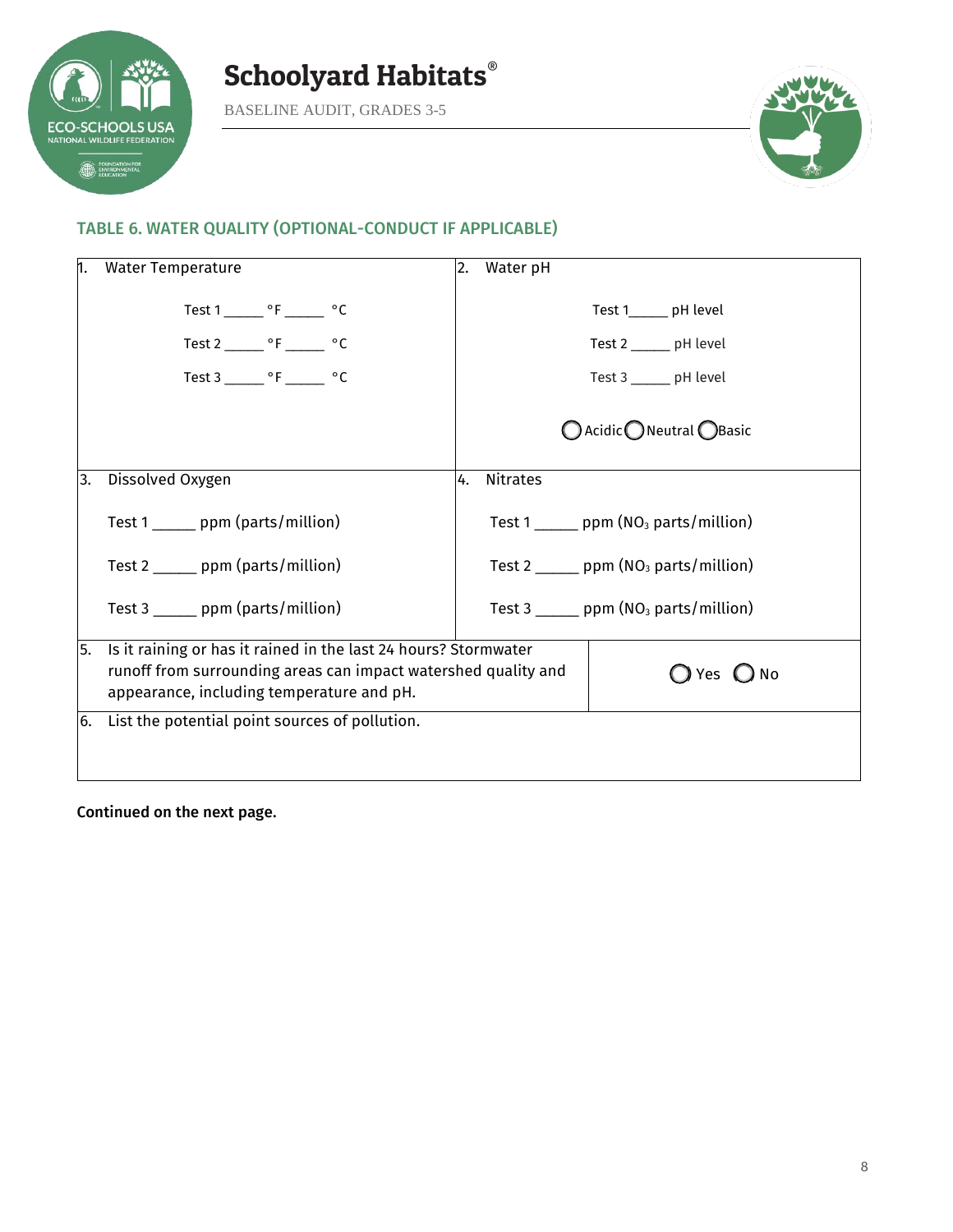

BASELINE AUDIT, GRADES 3-5



### **Think about the following questions as you summarize the data in Tables 5 and 6.**

- 1. What about soil is important to plants and animals?
- 2. Why is it important to observe and test soil and water in and around potential habitat sites?
- 3. How can run-off impact wildlife habitat?
- 4. What action(s) can the team/class take to improve soil and water quality? Use this information to inform the Eco-Action plan.

The key to attracting wildlife to the Schoolyard Habitat is to have all the essential elements including food, water, cover and places to raise young. The following charts will help to assess these habitat elements on the school site. To populate the tables, students can be placed in teams or work in pairs. Students are encouraged to collect data in their science notebook and then transfer the compilation of their data to Table 7 and Charts 1 through 6.

### TABLE 7. WILDLIFE

| 1. | Are there animals present at the study site today?                                                         | ) No<br>Yes                                                    |
|----|------------------------------------------------------------------------------------------------------------|----------------------------------------------------------------|
|    | Check the families of animals observed at the study<br>site, then continue to Chart 1. Animal Observations | amphibians_<br>birds<br>fish<br>insects<br>mammals<br>reptiles |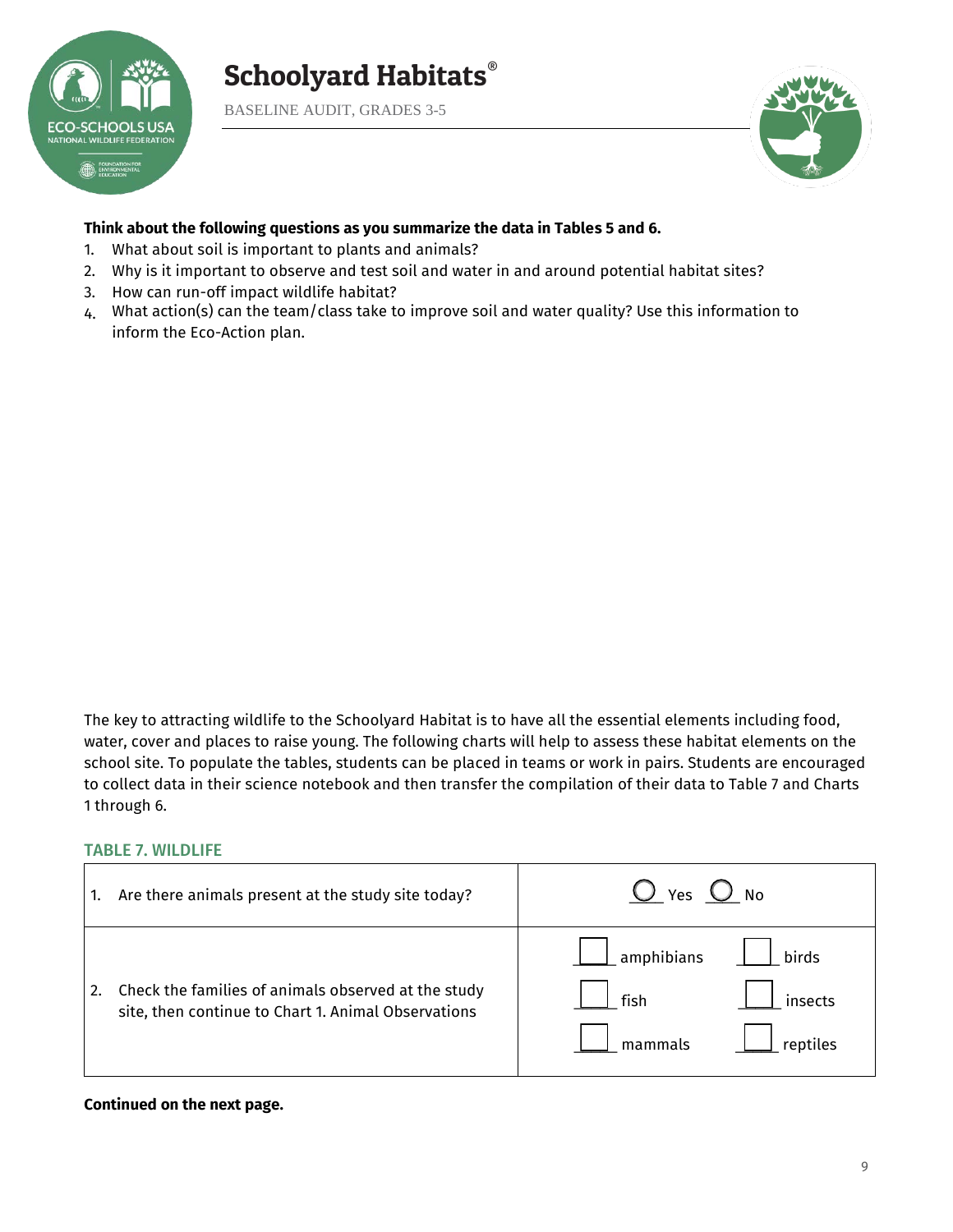

BASELINE AUDIT, GRADES 3-5



### CHART 1. WILDLIFE – ANIMALS

Most students may not have the knowledge to identify, by name a specific animal. If students do know the common name, write the common name in the notes, otherwise tally the total number of each different kind of animal observed. You may not see the animal, but may see evidence of its existence. Make sure to note the evidence. Often the type of wildlife found in the Schoolyard Habitat helps to define the health of the site.

### **Identify what teams/classes observe today.**

| Birds, Mammals,<br>Insects, Reptiles,<br><b>Fish, Amphibians</b> | # of Animals<br><b>Observed</b> | <b>Animal Evidence</b><br>(tracks, burrows,<br>nests, scat, etc.) | <b>Notes</b>                                                                                              |
|------------------------------------------------------------------|---------------------------------|-------------------------------------------------------------------|-----------------------------------------------------------------------------------------------------------|
| <b>Example</b><br>Birds - Robins<br>and Chickadees               | 2 Robins and<br>3 Chickadees    | Robin nest, physical<br>sighting                                  | Robin nest had a broken egg. Chickadees<br>back and forth between the bird feeder and a<br>nearby branch. |
|                                                                  |                                 |                                                                   |                                                                                                           |
|                                                                  |                                 |                                                                   |                                                                                                           |
|                                                                  |                                 |                                                                   |                                                                                                           |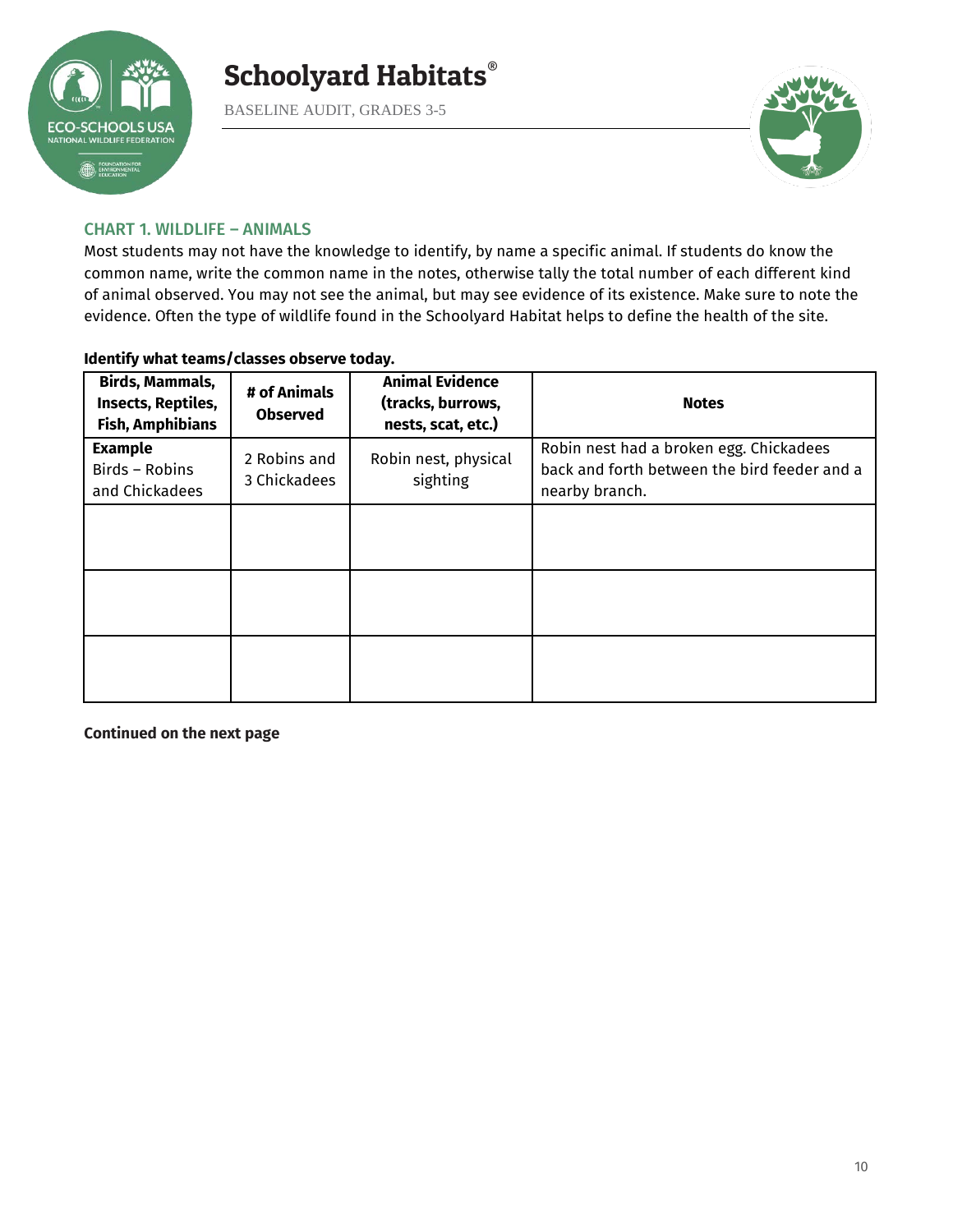

BASELINE AUDIT, GRADES 3-5



### CHART 2. HABITAT ELEMENTS - FOOD

| <b>Vegetation Type</b> | <b>Tally</b> | Total # of<br><b>Trees</b> |
|------------------------|--------------|----------------------------|
| <b>Trees</b>           |              |                            |
| (over-story            |              |                            |
| canopy)                |              |                            |
| <b>Shrubs</b>          |              |                            |
| (mid-story             |              |                            |
| canopy)                |              |                            |
| <b>Flowers</b>         |              |                            |
| (herbaceous)           |              |                            |
| <b>Ground Cover</b>    |              |                            |
| (fungi, mosses,        |              |                            |
| grasses)               |              |                            |
| <b>Other</b>           |              |                            |
| (man-made              |              |                            |
| structures)            |              |                            |

### **Think about the following questions as you summarize the information in Chart 1 and 2.**

- 1. What do you want to know about the plants, trees, shrubs and flowers that have been observed?
- 2. How many of the plants observed are native to the area? Why are native plants important to the Schoolyard Habitat® site?
- 3. Which plants feed which wildlife species? How can the team/class find out?
- 4. How diverse (how many different types) are the plants? A higher level of diversity will attract more wildlife species.
- 5. Referring back to the baseline maps, pay attention to existing natural areas and landscaped areas on the school grounds. How might they provide examples of how to enhance the Schoolyard Habitat® site for native wildlife?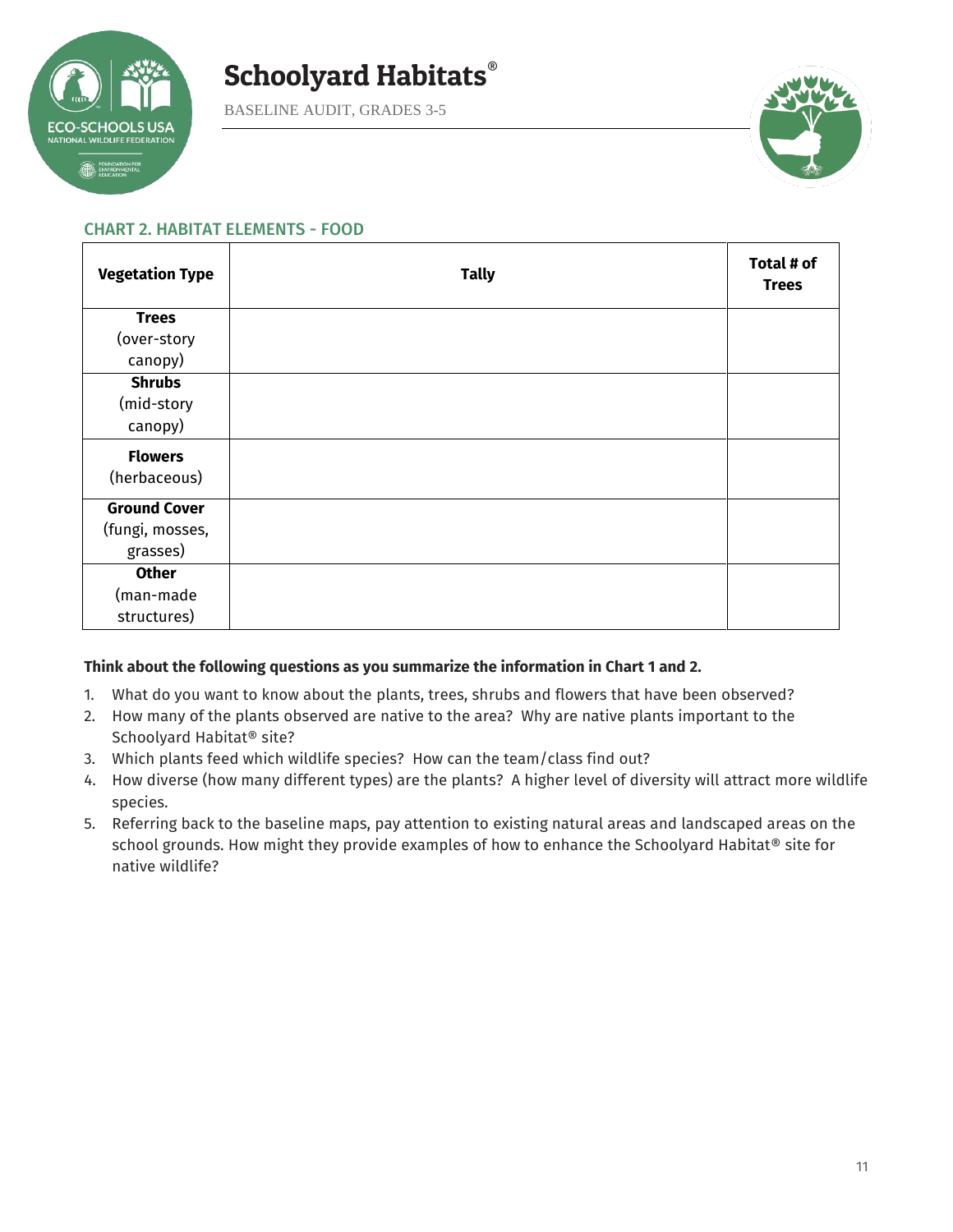

BASELINE AUDIT, GRADES 3-5



#### CHART 3. HABITAT ELEMENTS – WATER

| 1. | Are there water sources on the school<br>site?                                                                                       | No<br>Yes                                                            |
|----|--------------------------------------------------------------------------------------------------------------------------------------|----------------------------------------------------------------------|
| 2. | What are the natural water sources?<br>Select all that apply.                                                                        | lake<br>stream<br>pond<br>wetland<br>puddles<br>other                |
| 3. | Does the site have seasonal pools of<br>water (vernal pools)? Vernal pools are<br>important nurseries for many<br>amphibian species. | Unsure<br>( ) Yes<br>()No                                            |
| 4. | Does the site include manmade water<br>structures?                                                                                   | $\vert$ rain garden(s)<br>bird baths<br>puddling containers<br>other |

### **Think about the following question as you summarize the information in Chart 3.**

1. Water is important to plants and animals. What is the relationahip, or connections, between natural water sources and nearby habitat?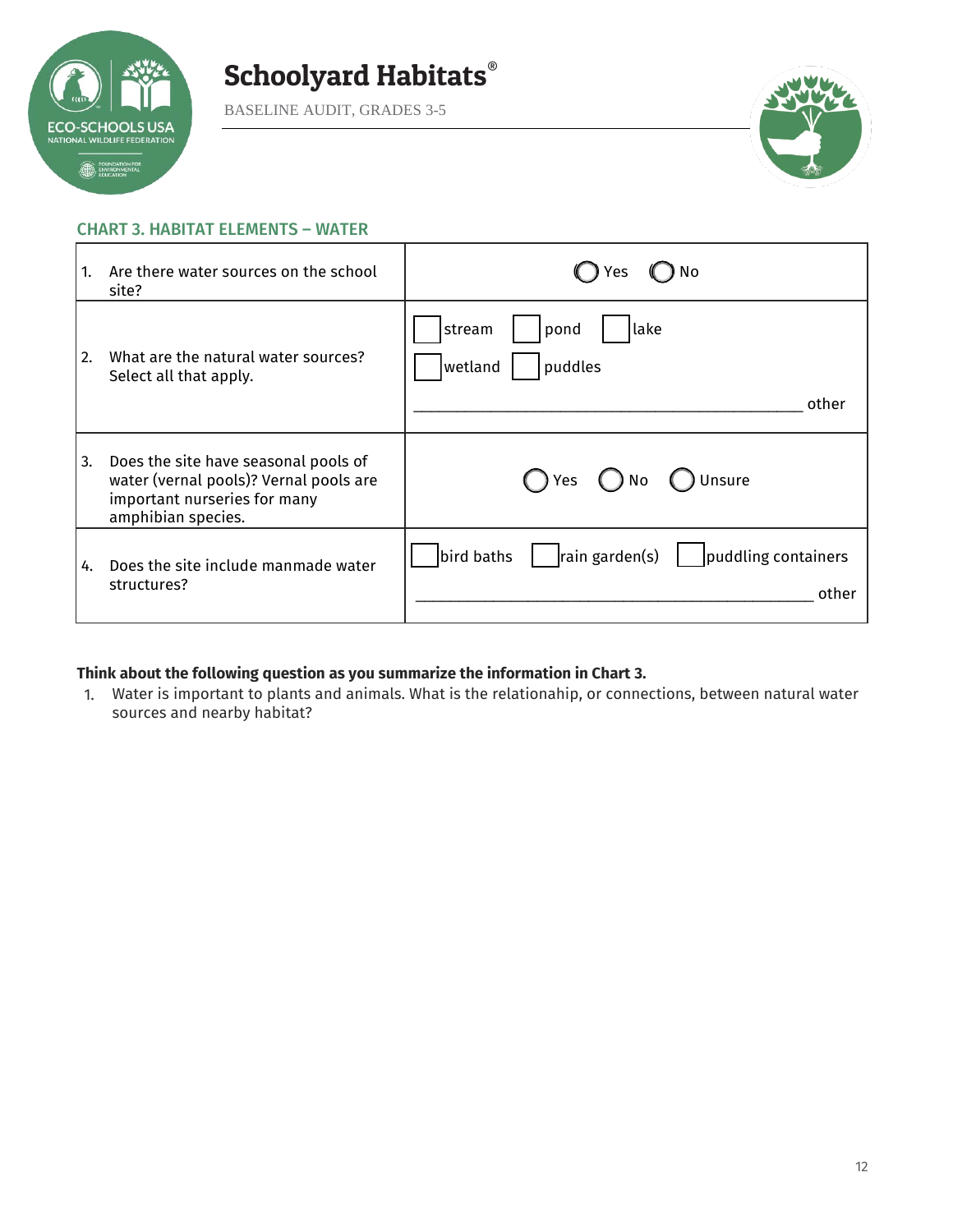

BASELINE AUDIT, GRADES 3-5



### CHART 4. HABITAT ELEMENTS – COVER

| 1. | Our school provides places for wildlife<br>to find cover from the weather and<br>predators. (brush piles, rock walls,<br>dense vegetation, trees) | Yes                   |
|----|---------------------------------------------------------------------------------------------------------------------------------------------------|-----------------------|
| 2. | How many sources of natural cover are<br>available on the school site?                                                                            | natural cover sources |
| 3. | How many manmade structures provide<br>cover for wildlife such as bird houses,<br>toad houses, bat house, bug houses, etc.                        | manmade cover sources |

### **Think about the following questions as you summarize the information in Chart 4.**

- 1. Do plants range in size and denseness (how compact)?<br>2. Why is it important to have a variety of plant sizes with
- 2. Why is it important to have a variety of plant sizes with different densities?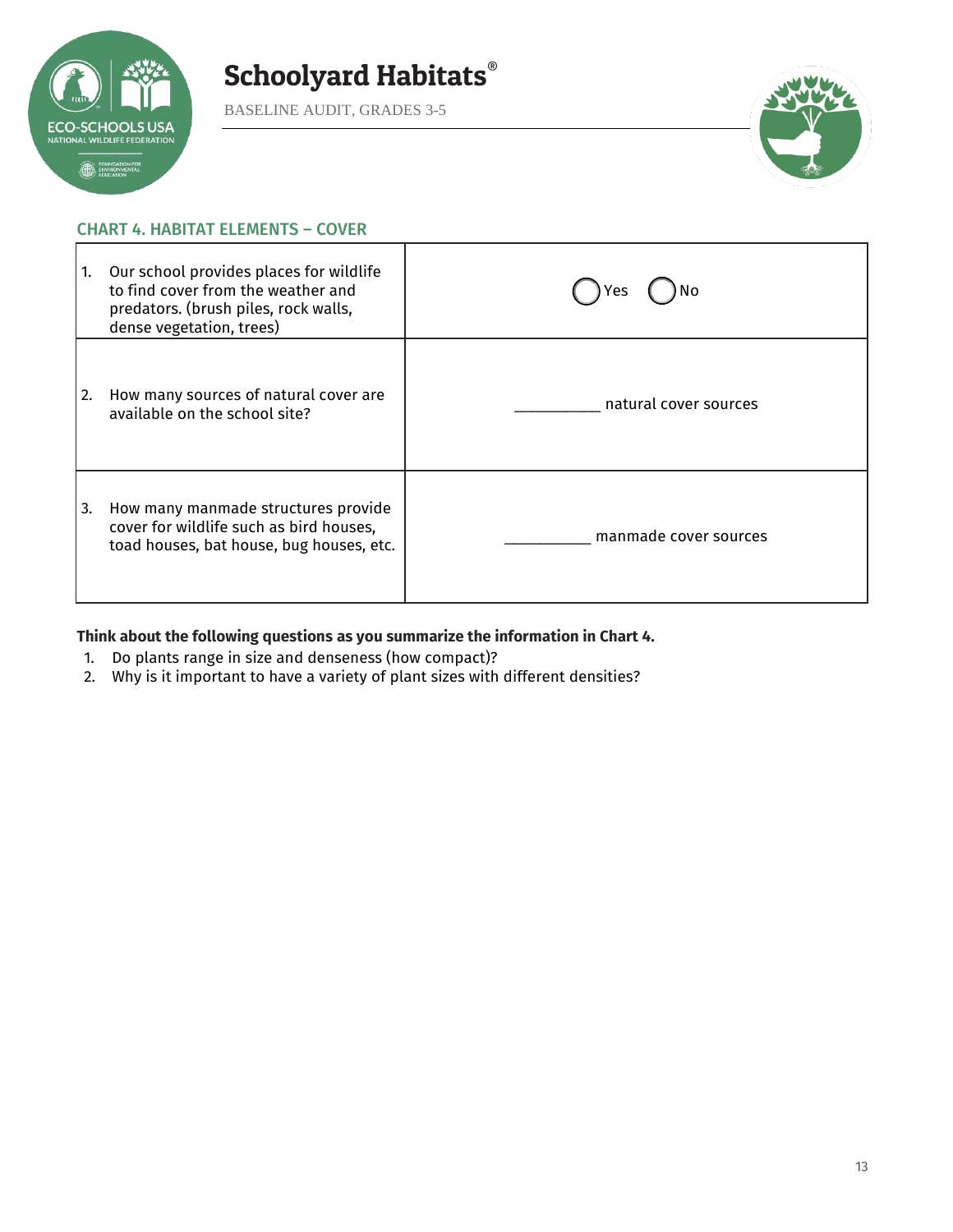

BASELINE AUDIT, GRADES 3-5



### CHART 5. HABITAT ELEMENTS – PLACES TO RAISE YOUNG

| 1. | Our school provides places for wildlife to<br>raise their young.                                                                                                                                     | 'Yes               |
|----|------------------------------------------------------------------------------------------------------------------------------------------------------------------------------------------------------|--------------------|
| 2. | How many natural sources of available<br>places for wildlife to raise their young on<br>the school site (host plants for larvae,<br>trees/bushes for nests, water features for<br>amphibians, etc.). | natural structures |
| 3. | How many manmade structures provide<br>places for wildlife to raise young such as<br>bird houses, bat houses, etc. There may be<br>similarities between Chart 4 and 5.                               | manmade structures |

### CHART 6. HABITAT ELEMENTS – OTHER CONSIDERATIONS

| 1. | Check all that apply. What types of<br>sustainable practices are used on the<br>school site? | organic fertilizers and herbicides<br>remove invasive species<br>drip irrigation<br>compost | mulching<br>xeriscaping<br>native plants<br>reduced lawn<br>other |
|----|----------------------------------------------------------------------------------------------|---------------------------------------------------------------------------------------------|-------------------------------------------------------------------|
| 2. | Does the school site include vegetable,<br>fruit and/or herb gardens?                        | No<br>Yes                                                                                   |                                                                   |
| 3. | Does the school site include pollinator<br>gardens?                                          | No<br>'es                                                                                   |                                                                   |
| 4. | Are the school grounds used for teaching<br>and learning?                                    | No<br>Yes<br>If yes, please briefly describe how:                                           |                                                                   |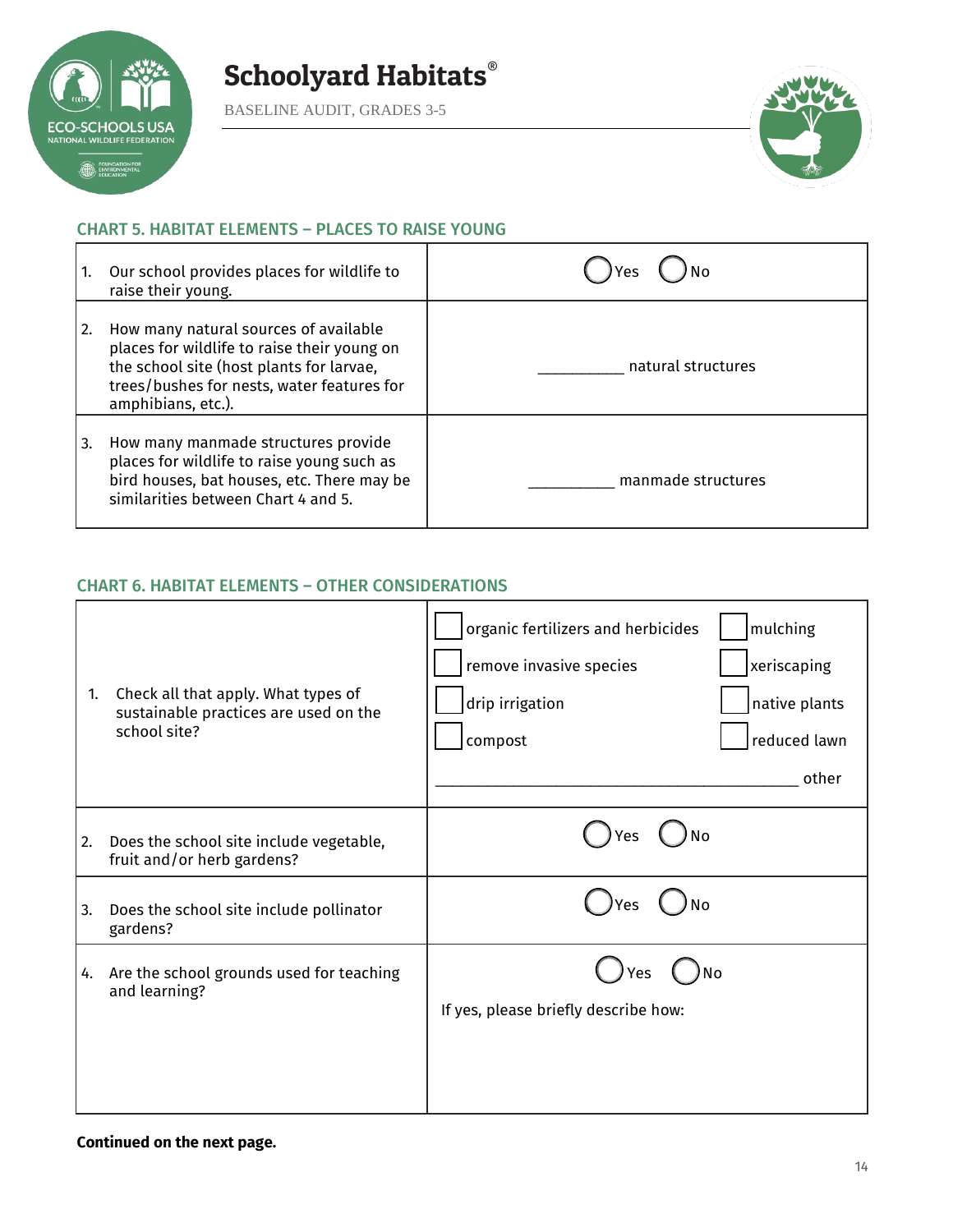

BASELINE AUDIT, GRADES 3-5



### CHART 6. HABITAT ELEMENTS – OTHER CONSIDERATIONS, CONTINUED

| l 5. | Does the garden(s) meet the American<br>with Disabilities (ADA) accessibility<br>standards?                                                                | $\bigcap$ Yes $\bigcap$ No $\bigcap$ Unsure |
|------|------------------------------------------------------------------------------------------------------------------------------------------------------------|---------------------------------------------|
| l 6. | Does the garden(s) include interpretive<br>signage that is multi-lingual?                                                                                  | ) Yes                                       |
| 17.  | Are there existing places/structures on<br>the school site that serve as an outdoor<br>classroom where students can gather,<br>listen, dialogue and learn? | $\bigcap$ Yes $\bigcup$<br>)No              |

### **Think about the following questions as the Eco-Action Team/students summarize the information from the above charts and tables:**

- 1. Does the school contain all five wildlife habitat requirements in a natural urban, suburban or rural setting – food, water, cover, places to raise young, and a healthy, sustainable habitat?
- 2. Are there any protected plant or animal species (threatened or endangered) in or around the study site?
- 3. What role might a food garden (vegetable/fruit/herb) play in the Schoolyard Habitat®? What role might a pollinator garden or native plantings play?
- 4. What are some stewardship actions the team/class can take to improve wildlife habitat in the Schoolyard Habitat study site?